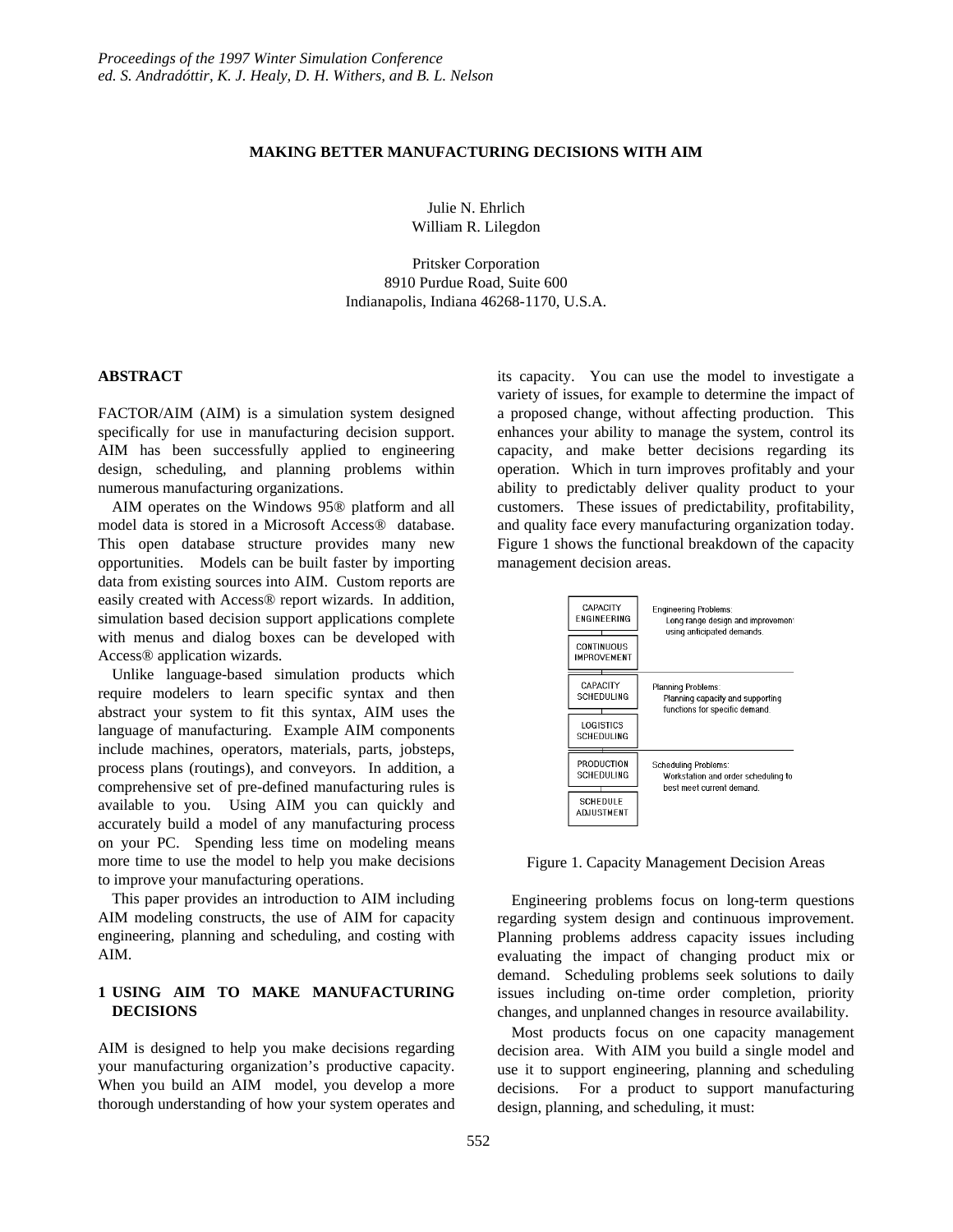- make it easy to develop an accurate model of the manufacturing process,
- support loading complete data on the manufacturing system including the current system status and new orders to be processed,
- produce accurate, detailed equipment, material, and personnel schedules, as well as statistical performance information, and
- provide complete results in a timely manner -- when they are needed to make a decision.

AIM addresses all of these requirements. In addition, AIM results are presented in a manner which is easily understood by shop floor personnel – who most likely will not be familiar with traditional simulation analysis terminology.

#### **1.1 Capacity Engineering Decisions**

One key use of AIM for capacity engineering is in designing a new manufacturing facility. Most manufacturers would never consider building a new product without first designing a prototype, and then testing and refining that prototype before production begins. The same is true for a new manufacturing facility. Building the facility on the computer using AIM, before you buy equipment and begin construction, can save millions of dollars. By buying only the equipment you need, and ensuring that your facility design can produce at the anticipated demand rate, you minimize risk and capital expenditures.

Once a facility is in operation, AIM can be used to evaluate system improvements. You can analyze the impact of facility changes like: adding a new piece of equipment, changing the material handling system layout, reducing work-in-process buffer, etc. You can identify potential problems and correct them using your AIM model, instead of perturbing the real system with sub-optimal approaches. This translates into real monetary savings, improved employee relations, and increased customer satisfaction.

#### **1.2 Planning Decisions**

You can use an AIM model to address planning issues. Suppose you get a call from a new customer who wants you to make a new – though similar product. Wouldn't it be great to know the effect of this request before agreeing to do the job and setting a delivery date? AIM can help you determine the effect of adding a new product or increasing volume of existing product.

 Your AIM model can also help you in logistics planning. In order to maintain a manageable schedule for the manufacturing floor, materials need to be ordered and procured at the proper time. You can use your AIM model to test material procurement policies such as reorder points, delivery procedures, etc., in order to manage your inventory better.

#### **1.3 Scheduling Decisions**

AIM is used to schedule operations for smaller scale production facilities, for individual departments within a larger facility, or for facilities requiring a PC based scheduling solution. Pritsker's FACTOR/PM and OrderLinX products were designed to fill the niche for large scale scheduling applications.

#### **1.3.1 Data Integration for Scheduling**

A key factor in the success of any scheduling system is the ability to integrate the scheduling software with existing production data systems. An accurate schedule depends upon precise production system status at the beginning of the schedule window, and complete data on new orders. Although it is possible to enter this required data manually, it is usually not practical to do so. Using AIM information can be imported from other sources with speed and ease.

The AIM model is stored in an open, relational database. In-process status and new order data are loaded into the AIM database using custom data transfer procedures. The data connections usually associated with an AIM scheduling application are shown below in Figure 2.



Figure 2. AIM Data Connections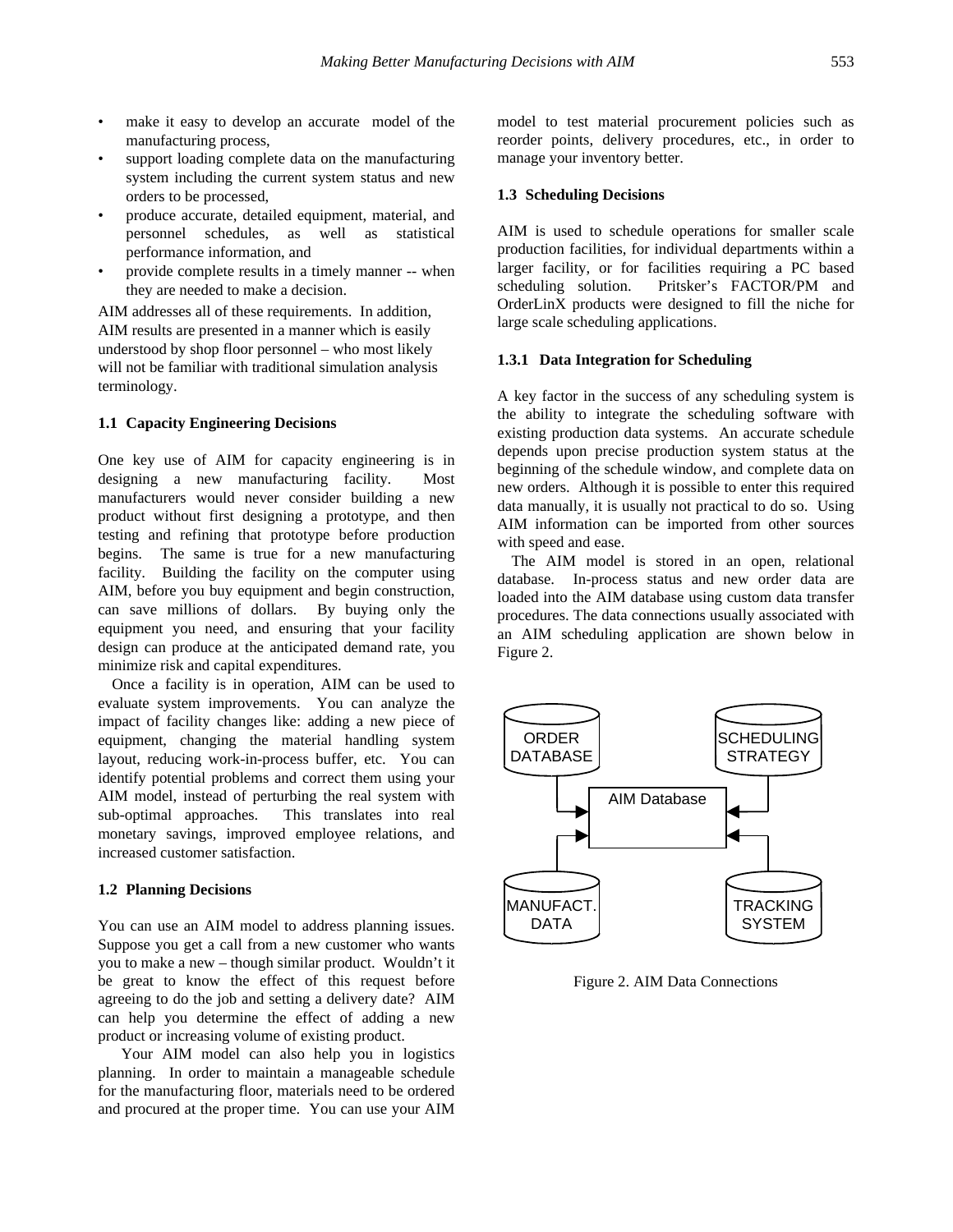### **1.3.2 The AIM Scheduling Process**

The first step in the AIM scheduling process is to transfer information on system status into the AIM database. Then an order book containing all new orders to be processed during the scheduling interval, (e.g., shift, day, week), is imported to drive the production schedule. The scheduler executes the simulation and reviews a summary of the order, resource, and schedule performance. These reports allow the scheduler to detect potential scheduling problems and adjust the parameters of the AIM model. The new alternative is then executed and performance of the two alternatives is compared. This process is repeated until a feasible, desired schedule is achieved. Detailed schedules are generated for the components of interest (e.g., equipment, personnel, materials), and distributed to the proper personnel such as operators or automated cell controllers.

Schedules can also be viewed in an interactive graphical GANTT chart form (see Figure 3), using the AIM GANTTs Module.



Figure 3. AIM GANTTs User Interface

The GANTTs Module is a graphical schedule display tool which provides a convenient mechanism to review an AIM schedule. A separate GANTT chart display for orders, jobs. and resources allows the scheduler to quickly review critical information. In addition, an extensive network of detailed information on the schedule and the AIM model is provided.

### **2 AIM ORGANIZATION**

AIM is organized into five modules as shown in Figure 4 below. The AIM Executive controls data collection for a simulation and provides database and alternative management capabilities. It also invokes all the other AIM modules.



Figure 4. AIM Organization

The Simulator module is where you build your AIM model and run it with animation. The Batch Simulator supports alternative evaluation through multiple replicates and multiple alternative runs. The Reporter displays textual reports on model performance. The Grapher displays plots, pie charts, bar charts, and histograms, summarizing model performance. Both the Reporter and Grapher support alternative and replicate comparison. The GANTTs module displays detailed schedule information showing the specific operations performed during the simulation.

## **3 BUILDING AND RUNNING AN AIM MODEL**

You create a model by pointing and clicking to locate graphical components (e.g. machines, conveyors) on the AIM facility window. Figure 5 shows an example model in the AIM facility window. This model contains machines, operators, and work-in-process buffers.



Figure 5. Sample FACTOR/AIM Facility Window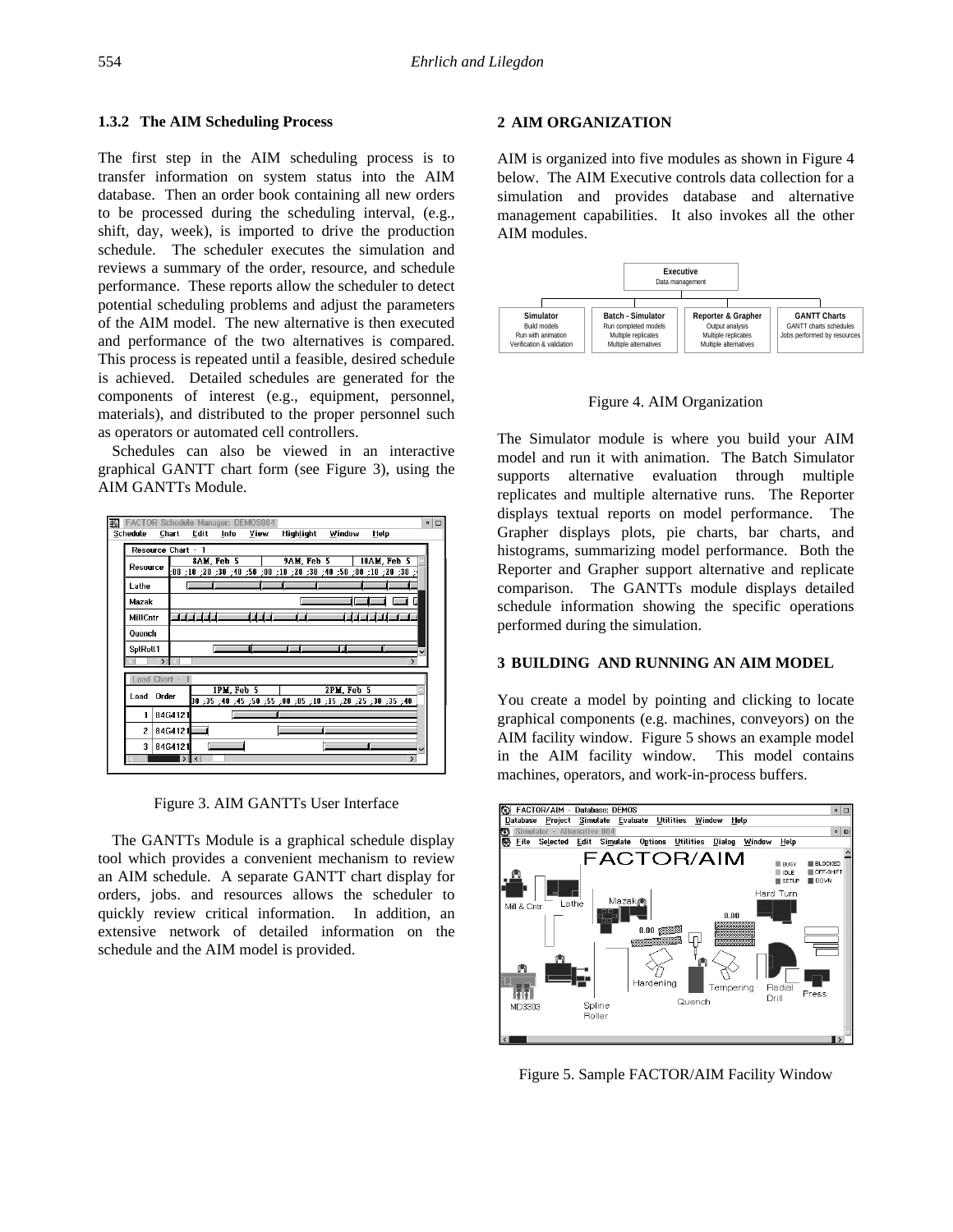Once the graphical layout is complete, you add your parts and define their process routings. You can further refine the model as needed, using the information dialog boxes provided for each AIM component. For example, you can enable overtime for your operators by simply clicking a check box in a resource dialog box.

Another way to create a model in AIM is to load part or all of your model directly into the AIM database tables. Loading is done using Access® data import wizards. If you have existing information in electronic form, this can be a time-saving option.

Animation of your AIM model is automatic. As you create the layout of your system on the facility window, you are providing the location information needed to animate the model. If you load your resource and material handling information directly into AIM, you will need to provide location information for your layout.

Building and running a model in the AIM Simulator module is a very interactive process. You can build part of the model, run it, make changes, and run again. In addition, the Simulator has extensive support for model verification and validation including:

- automatic animation which allows you to watch your model as it simulates
- dynamic graphs of system conditions (e.g. resource queue length) which you can view while the simulation is running,
- reports and graphs summarizing system performance which you can view any time you pause the simulation,
- a network of status information boxes providing detained information on the state of each model component, and
- an events viewer which allows you to view all scheduled events and step through them while your model is running.

You can also run your model in batch mode, without animation, using the Batch Simulator module. You can request runs of multiple replicates and multiple alternatives for analysis purposes.

You have complete control over the type of data collected during an AIM simulation run. Summary and raw data outputs exist for every AIM component. All simulation output is stored in the AIM database. An extensive set of standard output reports and graphs are provided to analyze the system's performance. Figure 6 shows an example graph.



Figure 6. FACTOR/AIM Output Graphics

AIM reports and graphs make it easy to compare different potential configurations of your system – that is different AIM alternatives. Stochastic models can be built in AIM representing the random nature of the manufacturing process. AIM output reports and graphs are designed to reflect the stochastic nature of the analysis. AIM can also create schedule reports and communicate schedules graphically using a GANTT chart, as shown previously in Figure 3. In addition, you can create your own custom reports and graphs using Access® report wizards. Output data can also be saved directly to an Excel® spreadsheet for further analysis, formatting, or graphing.

## **4 AIM MODELING COMPONENTS**

AIM components correspond closely with the actual components of your manufacturing system. This reduces the amount of abstraction that is required to build models, and the amount of time it takes to build a model. Sample AIM modeling components include:

| Machines         | Parts                              |
|------------------|------------------------------------|
| <b>WIPs</b>      | <b>Orders</b>                      |
| <b>Operators</b> | Process Plans                      |
| <b>Fixtures</b>  | <b>Material Handling Equipment</b> |

The following sections provide more information on AIM components, and give a brief overview of the AIM modeling approach.

#### **4.1 Types of AIM Components**

You build an AIM model by defining the capacity constraining resources and the parts that flow through these resources. The resources are most commonly machines, operators, work-in-process areas, and the material handling equipment. Each resource component is represented directly in AIM, and has its own graphical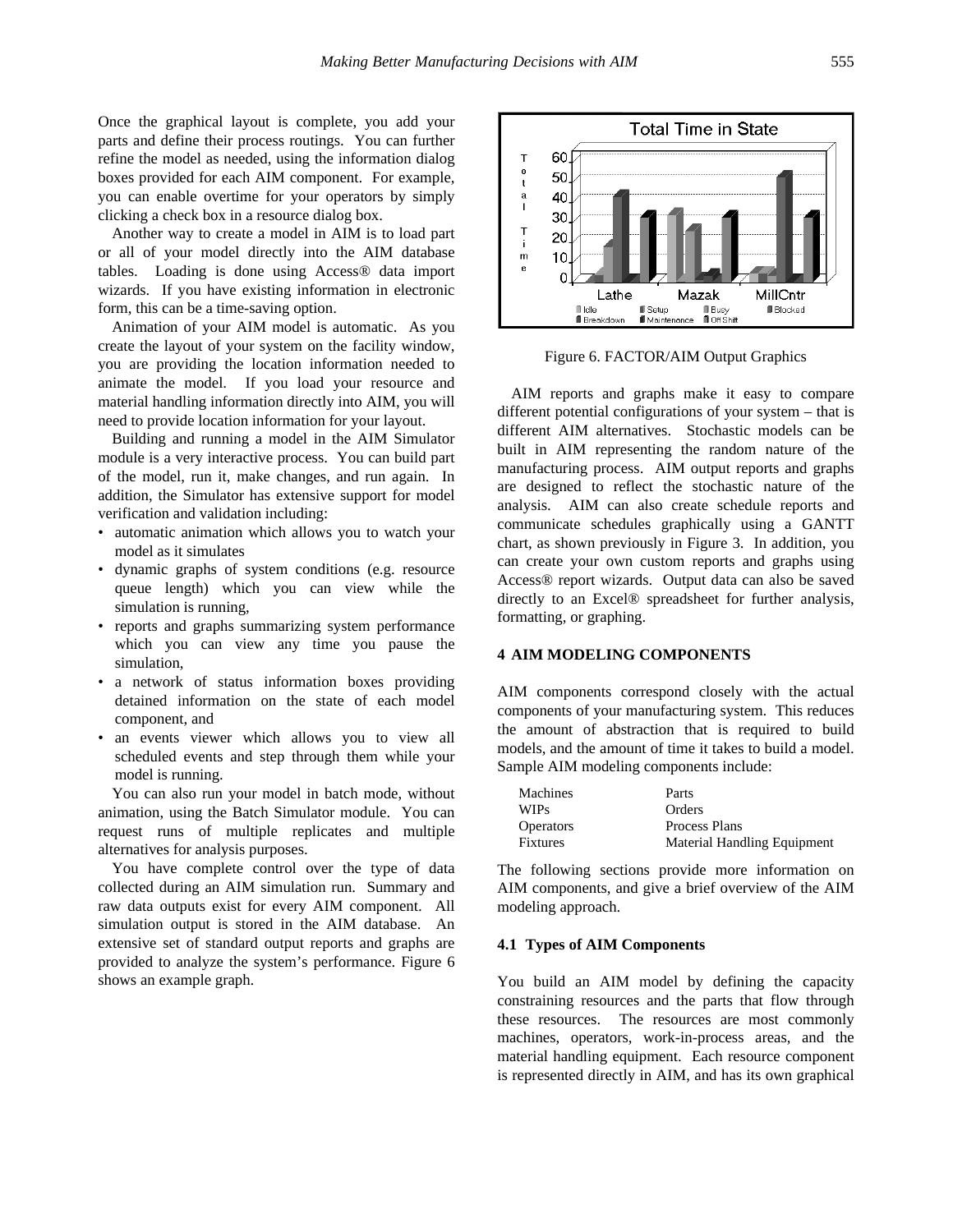location and appearance. Animation of resources is automatic.

You can control the availability of resources by assigning them to shift, breakdown, and maintenance schedules. The sample editor shown in the Figure 7 is used to define and access shifts, breakdowns, and maintenances for the machine.

| <b>Extended Resource Editor</b>            |                                      |                                                                |
|--------------------------------------------|--------------------------------------|----------------------------------------------------------------|
| Mazak<br>Name:                             | Desc: Mazak - MD4174                 |                                                                |
| -Shifts-                                   | $_{\sqsubset}$ Initially setup for — | <b>Animation Type</b>                                          |
| StdShift<br>I٣<br>Shift 1:                 | Part:<br>¥                           | <b>Machine</b><br><b>Fixture</b><br>Operator<br><b>General</b> |
| ١¥<br>Shift 2:<br>SwngShft                 | Order:                               |                                                                |
| ¥<br>Shift 3:l                             | <br>362<br>wwwww                     | -Cost Type<br><b>Equipment</b>                                 |
| Shift 4:<br>١¥                             | Resource Type: Machine               | <b>Labor</b>                                                   |
| Breakdown                                  | Member of<br>Maintenance             | Used In                                                        |
| ŌΚ<br>Apply<br>Cancel                      | Details<br>Reset<br>Icon             | Cost<br>Status<br>Help                                         |
| Order this resource is initially setup for |                                      |                                                                |

Figure 7. Sample Machine Resource Editor

The AIM process plan component captures the logic of your manufacturing system. You can think of a process plan as a flowchart describing the movement of parts or part families through their manufacturing process. You can easily translate your existing part routing sheets into AIM process plans.

An AIM process plan is actually a collection of jobsteps describing the sequence of operations performed on a part. These parts flow through the manufacturing facility as loads. At each jobstep, the load seizes the resources which are required to perform the operation. For example, a lathe machine and an operator are required for the job of setting up the lathe. Other resources which are no longer needed by the load are released. A sample of the types of jobsteps available in AIM include:

| Setup        | Remove from a Material |
|--------------|------------------------|
| Operations   | Assign a Variable      |
| Kanban       | Accumulate/Split       |
| Assemble     | Inspection             |
| Move Between | User Defined           |

Loads in AIM are created by several different means, including:

Loading an existing order log or book directly into the AIM database. With this approach, you can compare the performance of your manufacturing operations under different configurations using actual production loading. You can also import system status information along with your order book in order to make planning and scheduling decisions.

• Modeling pull oriented manufacturing systems. You describe when new parts or sub-assemblies are needed by the system, for example when an inventory depletes to a threshold level. Pull orders generate new loads that represent the required parts or sub-assemblies.

Several other methods of load creation exist in AIM. An AIM model can contain any combination of these load creation methods.

## **4.2 Adding Manufacturing Details**

You control the behavior of each AIM component using a robust library of pre-defined actions and rules. For example, you can control how a specific machine chooses the next job to start when it completes a job using AIM's extensive library of resource sequencing and selection rules. Examples of these rules follow.

| <b>Adjusted Dynamic Slack</b> | Least No. of Jobsteps           |
|-------------------------------|---------------------------------|
| <b>Earliest Due Date</b>      | <b>Least Processing Time</b>    |
| Earliest Release Date         | Least Static Slack              |
| <b>FIFO</b>                   | Longest Any Jobstep             |
| High Attribute Value          | Longest Current Jobstep         |
| <b>High Priority</b>          | Low Attribute Value             |
| Large Load                    | Low Priority                    |
| LIFO                          | <b>Shortest Current Jobstep</b> |
| Least Av. Dynamic Slack       | Smallest Load                   |
| Per Remaining Jobsteps        | Min Setup Time over             |
| Least Dynamic Slack           | <b>First N Loads</b>            |
| User Defined                  | etc                             |

AIM contains over 160 locations where you can choose from alternative actions or rules in order to refine component behavior and capture the details of your manufacturing operation. In most cases this information appears on the component's detail page. The resource detail page is shown in Figure 8 below.

| Name: FinOpO1                                                | Type: Operator                                                     |
|--------------------------------------------------------------|--------------------------------------------------------------------|
| -Sequencing-<br>¥<br>Rule: Global<br>¥<br>Attribute:         | Setup Delay: 0.0<br>Allocation-<br>Permanent C Temporary           |
| -Selection-<br>¥<br>Rule: Sequencing Rule<br>Value: 0.000000 | -Output-<br>✔ Summary    ▼ States<br>√ Waiting Time √ Queue Length |
|                                                              | <b>Must Complete</b>                                               |
|                                                              | Max Overrun: 0                                                     |
| 0K<br>Cancel                                                 | Help<br>Apply<br>Reset                                             |

Figure 8. Sample Resource Details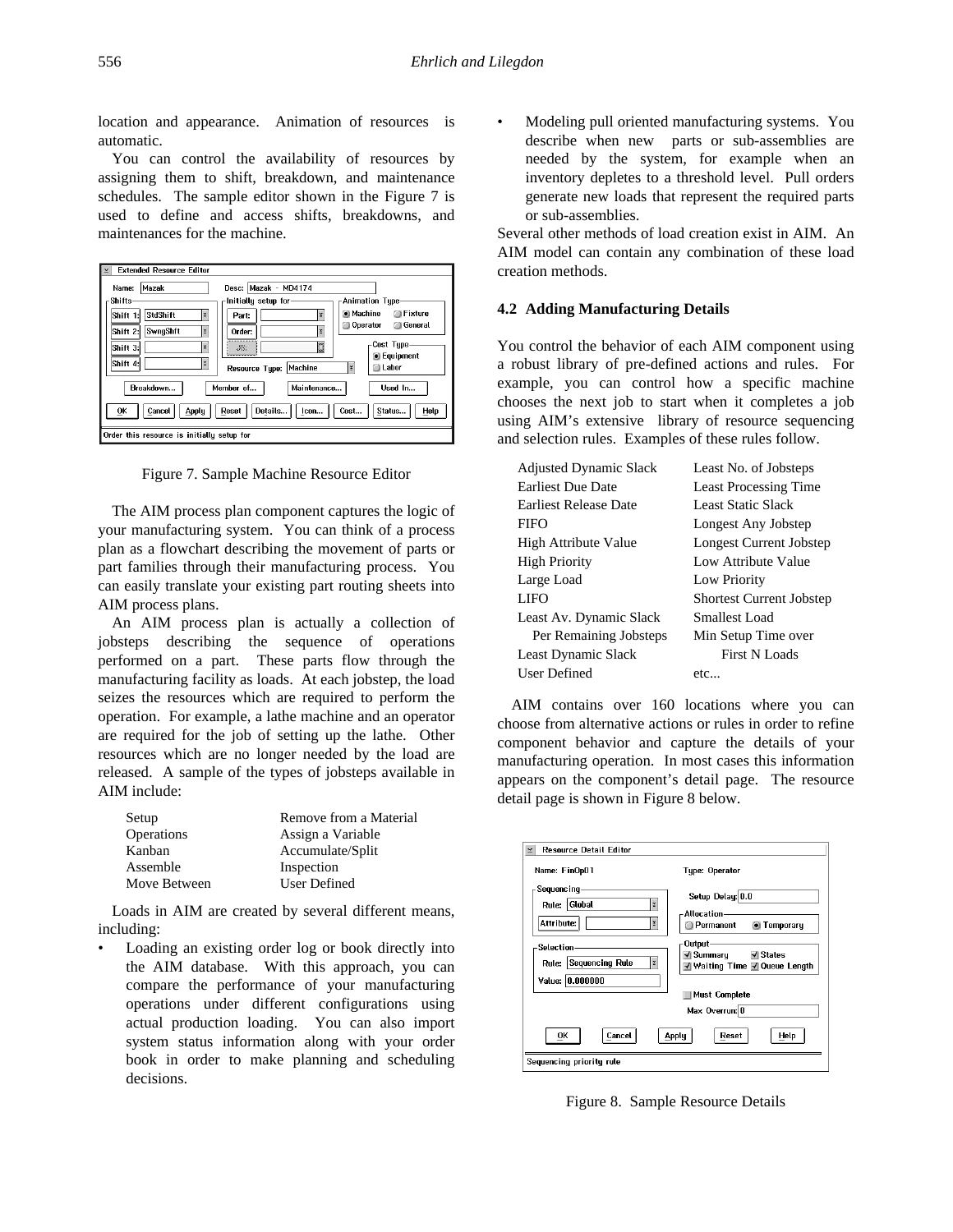If the built-in rules do not represent the logic of your system, you can create your own custom rule. You write custom rules in the C language and compile and link them without leaving AIM. AIM makes it easy for rules to be created by an expert user, and then used by less experienced modelers.

#### **4.3 AIM Modeling Summary**

AIM modelers describe their production process using manufacturing terms. Figure 9 shows a summary of the major AIM modeling components and their relationships.



Figure 9. FACTOR Modeling Components

## **5 AIM COST MODELING**

To this point we have demonstrated how to build an AIM model which captures the details of a manufacturing process. We have also shown how the AIM model can be used in the broad areas of capacity engineering, planning and scheduling. Now we will present AIM's financial modeling capabilities.

 AIM extends its manufacturing simulation capabilities to include the modeling of manufacturing costs. This makes great sense. An AIM model already captures the details of how parts are processed. It is a logical extension to also capture the costs of these operations.

AIM modelers can define product costs with simple fill-in-the-blank forms. These costs fall into four general classifications; operating costs, overhead costs, inventory

costs, and lateness costs. Operating and overhead costs are defined for the resources in your facility – machines, labor, material handling devices. Inventory costs are associated with raw material, work-in-process buffers, and finished goods storage. Lateness costs are penalties associated with not completing orders on time.

Separate output reports and graphs are available to communicate the outcome of the cost simulation. The average operating expense per part, the value of inventory, and total expense incurred are just a sample of the reports and graphs available. Utilizing the custom reporting of FACTOR/AIM it is possible to generate cash flow reports and pro forma income statements from the model.

#### **5.1 Operating Costs**

Operating costs are costs directly tied to the production of parts. Examples of operating costs include cost of labor to setup and operate a lathe; cost of fuel and lubrication to run a gantry crane; and cost of supplies used at a washing station. AIM tracks the operating costs consumed by a part as it flows through the shop. It also tracks the operating costs incurred by each machine, operator, fixture, and other resources. These costs can be reported for the system as a whole, by part type, or for each resource individually.

### **5.2 Overhead Costs**

Overhead costs are costs that cannot be directly related to the processing of individual parts, Examples of overhead cost include: management costs, engineering costs, rent, capital equipment expenditures, and depreciation. Overhead costs can be defined for the same resources as operating costs, and they are evaluated and assigned to parts and resources at the end of the simulation.

### **5.3 Inventory Costs**

Inventory costs reflect the value of parts in work-inprocess storage, as well as the value of raw and finish goods inventory. Inventory carrying costs and turnover rates are also tracked and reported by AIM.

### **5.4 Lateness Costs**

Lateness costs are incurred when product cannot be delivered on time. They can be used to quantify the negative effects of lateness including expedited shipping costs, contract penalties, and the cost of customer dissatisfaction.